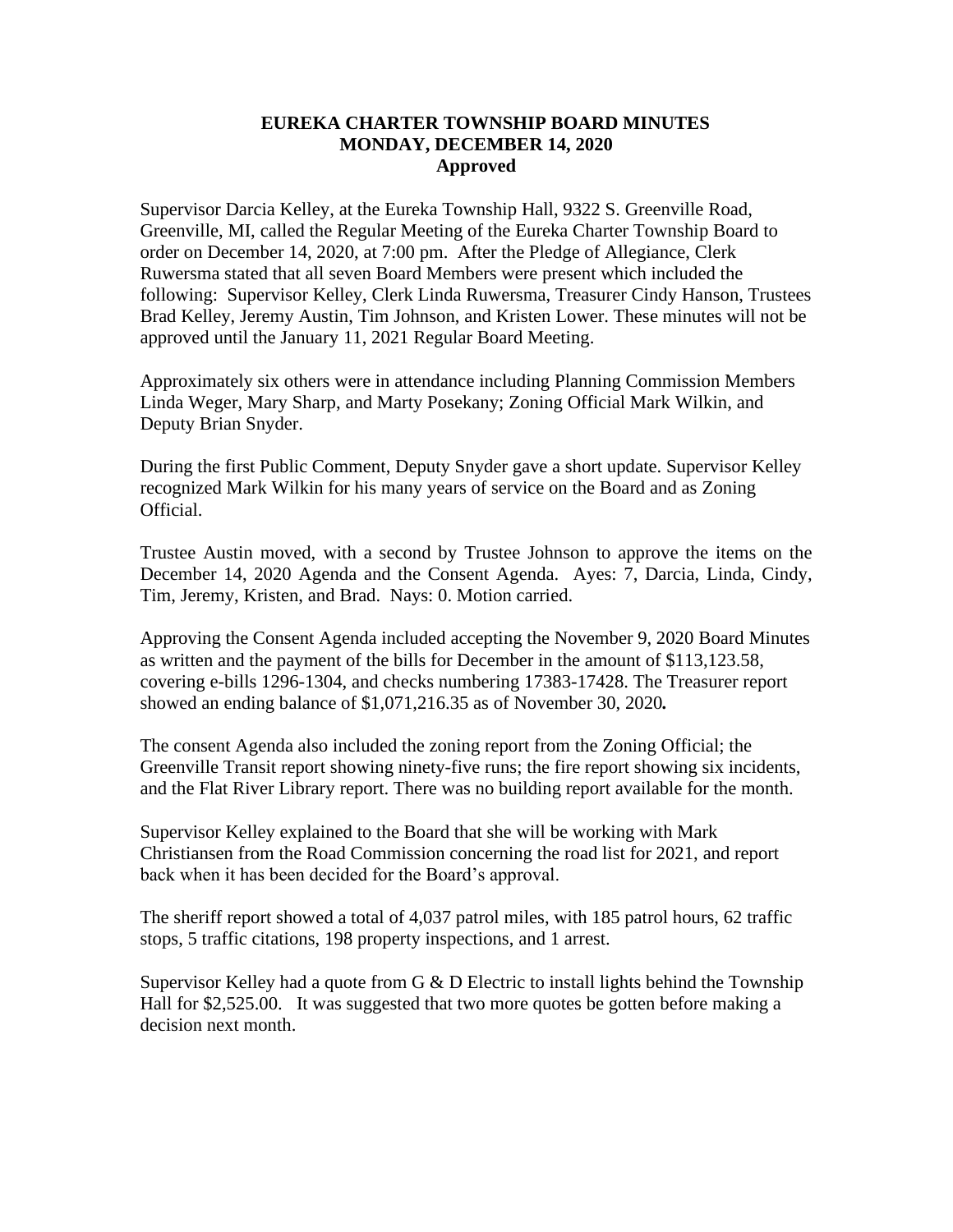Last month the Board approved a contract with Cutting Edge for snow removal for the 2020-21 Season with the rates as follows: \$65.00 per plow and shoveling of the side walk; and \$60.00 per de-icing, and the contract has been signed.

Supervisor Kelley reported to the Board that the Township will be asking for new bids for mowing service and lawn care at the Eureka Township Cemetery, the Hall, and the lot across Jordan Road on S. Greenville Road in February, and decide on the mowing service at the meeting in March.

Supervisor Kelley suggested that the salary and the hours worked for the zoning position be lowered from 20 hours at \$25,000.00 to 15 hours at \$20,000.00. It was decided to wait until next month to decide. Also, Kelley mentioned that she is interested in the position of Zoning Official herself. Rod Roy will step in as a temporary zoning advisor as of January 1, 2021, until the position is filled.

Trustee Lower moved, with a second by Treasurer Hanson to approve the proposed amendment to Zoning Ordinance 79, Chapter 6 Agricultural Zoning District (AG), Section 6.4 Special Land Uses, adding the following: *n. Event Venue*; and also adding the following to Chapter 8 Commercial Districts, Section 8.3 Permitted and Special Land Uses: *75. Event Venue* with "*S*" under OSC-2 and RC. Ayes: 7, Cindy, Tim, Jeremy, Kristen, Darcia, Linda, and Brad. Nays: 0. Motion carried.

Treasurer Hanson moved, with a second by Supervisor Kelley to approve the following banks for 2021: Fifth Third Bank, Huntington Bank, Isabella Bank & Trust, TCF, Choice One, Edgewater Banking, and MI CLASS. Motion carried.

Supervisor Kelley asked the Board if we could discuss a change to the Payables Policy. After some discussion, the Board decided to leave the policy as printed with the payroll checks distributed on the first Friday of each month, until we get more information.

Trustee Kelley moved, with a second by Trustee Austin to approve the following monthly board meeting dates, time, and place for 2021: The second Monday of each month, 7:00 pm, at the Eureka Charter Township Hall, 9322 S. Greenville Road, Greenville, MI. Motion carried.

Trustee Lower moved, with a second by Treasurer Hanson to approve for Linda Ruwersma to clean the Township Hall with each worker being responsible for their own office and Linda will clean the remaining part of the Hall. Motion carried.

Trustee Austin moved, with a second by Trustee Kelley to appoint Linda Ruwersma to be the FOIA Coordinator for the Township. Motion carried.

Trustee Kelley moved, with a second by Trustee Johnson to approve the following attorneys for 2021: Bloom Sluggett PC; and Mika Meyers PLC. Motion carried.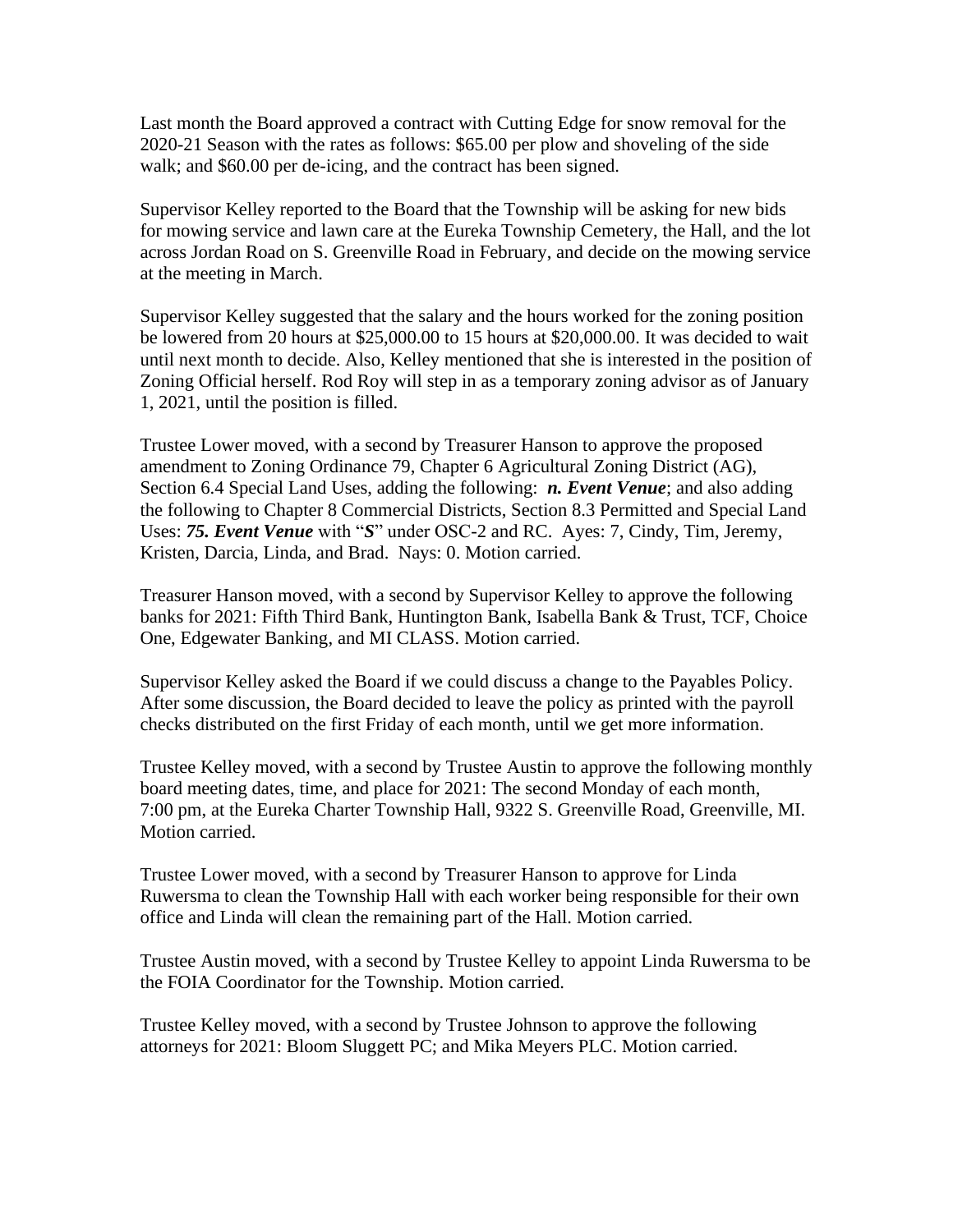Trustee Kelley then moved, with a second by Trustee Lower to approve the Supervisor's appointment of Treasurer Hanson as the Board Liaison to the Planning Commission with the appointment beginning January 1, 2021. Motion carried.

Trustee Kelley moved with a second by Trustee Lower to accept the resignation of Tim Hyde from the Board of Review and from the Planning Commission both effective on December 31, 2020. Motion carried.

Treasurer Hanson moved, with a second by Clerk Ruwersma to approve the appointment of Marty Posekany to the Planning Commission, finishing the term of Tim Hyde which expires December 31, 2022. Motion carried.

Trustee Kelley moved, with a second by Treasurer Hanson to approve the re-appointment of Duane Putnam and Linda Weger to the Planning Commission, each for a three-year term, with the terms ending December 31, 2023. Motion carried.

Clerk Ruwersma moved, with a second by Trustee Lower to approve the appointment the following four persons to the Board of Review with all terms ending on December 31, 2022: Rod Roy, Evelyn Mosier, and Linda Weger, with Randy Klepper as the alternate. Motion carried.

Trustee Austin moved, with a second by Trustee Kelley, to appoint Rod Roy to the Zoning Board of Appeals, with the three-year term ending December 31, 2023. Motion carried.

Trustee Kelley moved, with a second by Trustee Lower to approve the Supervisor's appointment of Treasurer Cindy Hanson as the Board Liaison to the Planning Commission with the appointment beginning January 1, 2021.

Trustee Lower moved, with a second by Trustee Austin to approve the 2021 General Appropriations Act printed as follows: Estimated township general fund revenues for calendar year 2021, including an allocated millage of 0.7899; voter-authorized millage of  $2.2340$  mills; and other revenues shall total  $$927,201.32$ . Ayes: 7, Cindy, Tim, Jeremy, Kristen, Darcia, Linda, and Brad. Nays: 0. Motion carried.

Trustee Kelley moved, with a second by Clerk Ruwersma to approve the Proposed 2021 Fee Schedule as written with a few changes to the wages and fees. (An approved 2021 Fee Schedule will be distributed to the Board Members next month.). Ayes: 7, Cindy, Tim, Jeremy, Kristen, Darcia, Linda, and Brad. Nays: 0. Motion carried.

Trustee Lower moved, with a second by Trustee Kelley to approve Resolution 2020-006 to Establish the Township Supervisor's Salary, the Township Treasurer's Salary, and the Township Clerk's Salary each at \$17,000.00 yearly for 2020. Ayes: 7, Cindy, Tim, Jeremy, Kristen, Darcia, Linda, and Brad. Nays: 0. Motion carried.